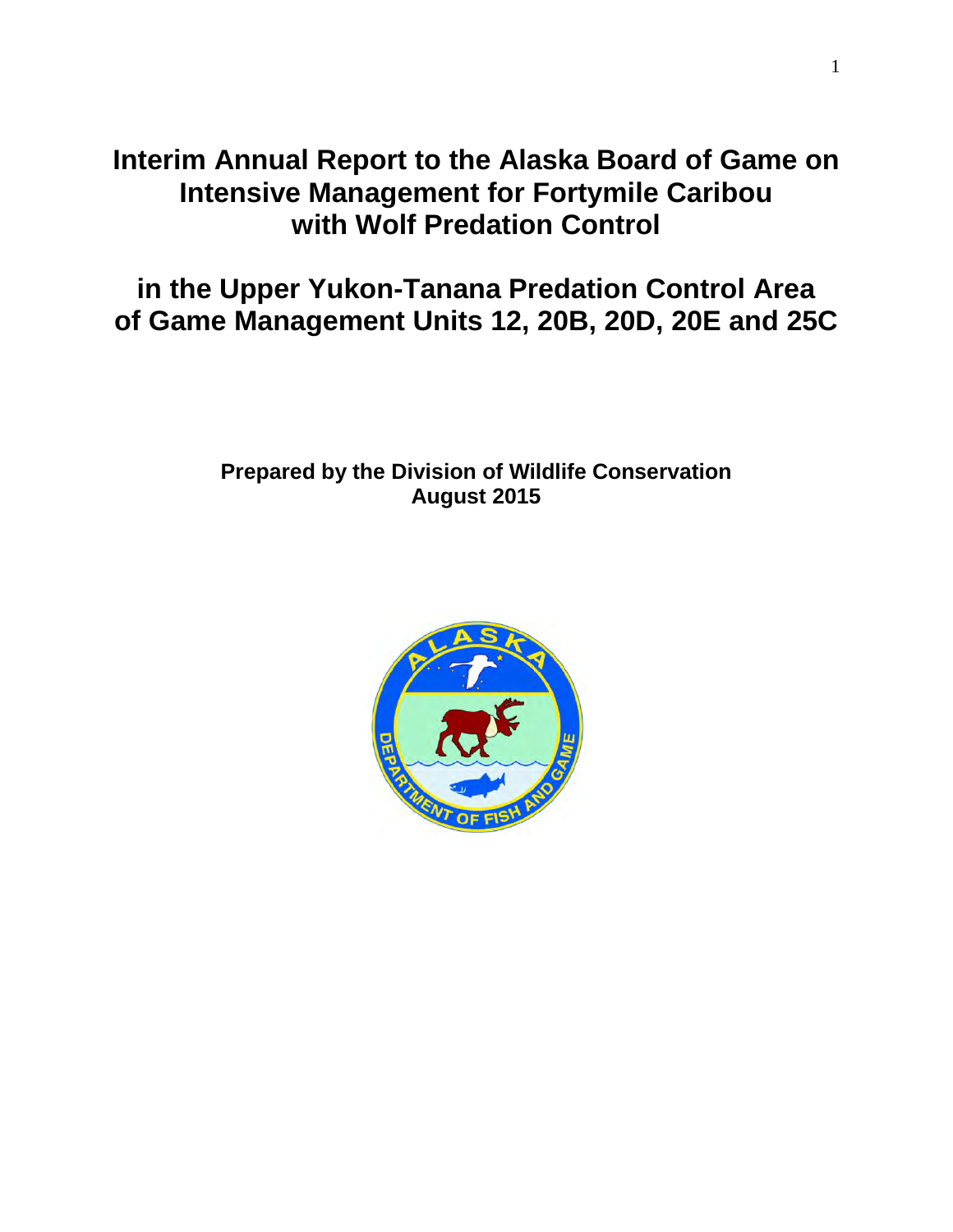- **1) Description of IM Program[1](#page-1-0)**
- **A) This report is an** annual **evaluation for a predation control program authorized by the Alaska Board of Game (Board) under 5 AAC 92.113**
- **B) Month this report was submitted by the Department to the Board:**

**February (annual report) August** X **(interim annual update[2](#page-1-1) ) Year** 2015

- **C) Program name**: Upper Yukon-Tanana Predation Control Program (UYTPCP).
- **D) Existing program** has **an associated Operational Plan**
- **E) Game Management Unit(s) fully or partly included in IM program area:** Units 12, 20B, 20D, 20E and 25C.
- **F) IM objectives for** Fortymile caribou herd (FCH): population size 50,000–100,000 and harvest 1,000–15,000.
- **G) Month and year the current predation control program was originally authorized by the Board:** November 2004**. Indicate date(s) if renewed:** March 2009 and February 2014
- **H) Predation control is** currently active **in this IM area**.
- **I) If active, month and year the current predation control program began:** January 2005
- **J) A habitat management program funded by the department or from other sources is currently active in this IM area:** No
- **K)** Size of IM program area (square miles) and geographic description: 18,750 mi<sup>2</sup> in that portion of Unit 12 north of the Alaska Highway; that portion of Unit 20D within the Goodpaster River drainage upstream from and including the South Fork Goodpaster River drainage, and within the Healy River, and the Billy and Sand creek drainages; that portion of Unit 20B within the Salcha River drainage upstream from and including the Goose Creek drainage, and within the Middle Fork of the Chena River drainage; all of Unit 20E; and that portion of Unit 25C within the Birch Creek drainage upstream from the Steese Highway bridge, and within the area draining into the south and west bank of the Yukon River upstream from the community of Circle (Fig. 1). However, predation control activities have not been authorized by the National Park Service on Yukon-Charley Preserve.

Interim Annual Report on Intensive Management for Fortymile Caribou Herd with Wolf Predation Control in Upper Yukon–Tanana Predation Control Area,

Alaska Department of Fish & Game, Division of Wildlife Conservation, August 2015 Page 2

 $\overline{a}$ 

<span id="page-1-0"></span><sup>1</sup> For purpose and context of this report format, see *Intensive Management Protocol, section on Tools for Program* 

<span id="page-1-1"></span><sup>&</sup>lt;sup>2</sup> The interim annual update may be limited only to sections that changed substantially since prior annual report [*e.g., only Tables 3 and 6 in areas with a fall ungulate survey and only wolf control*]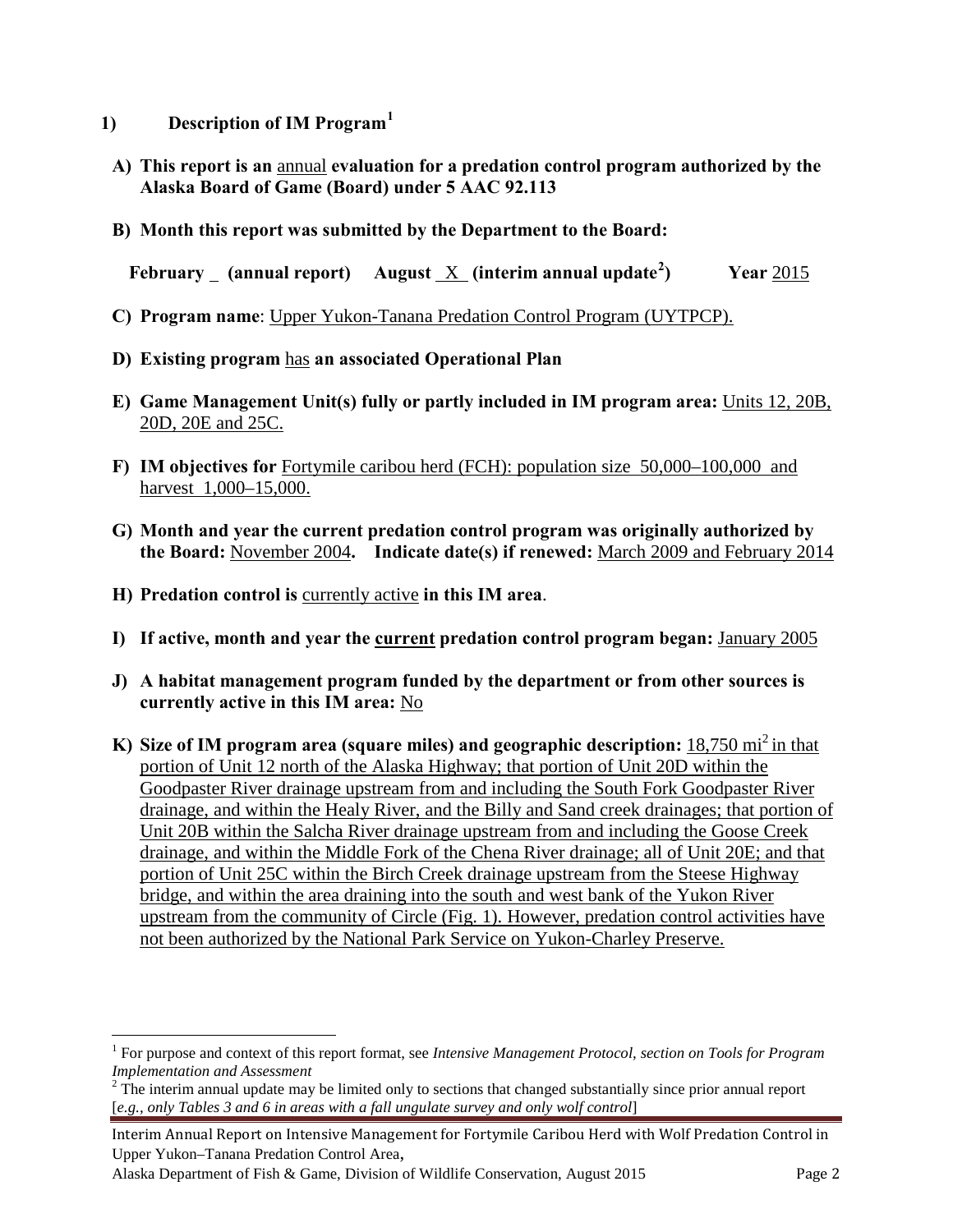

**Figure 1. Upper Yukon–Tanana Predator Control Program Area (18,750 mi<sup>2</sup> )**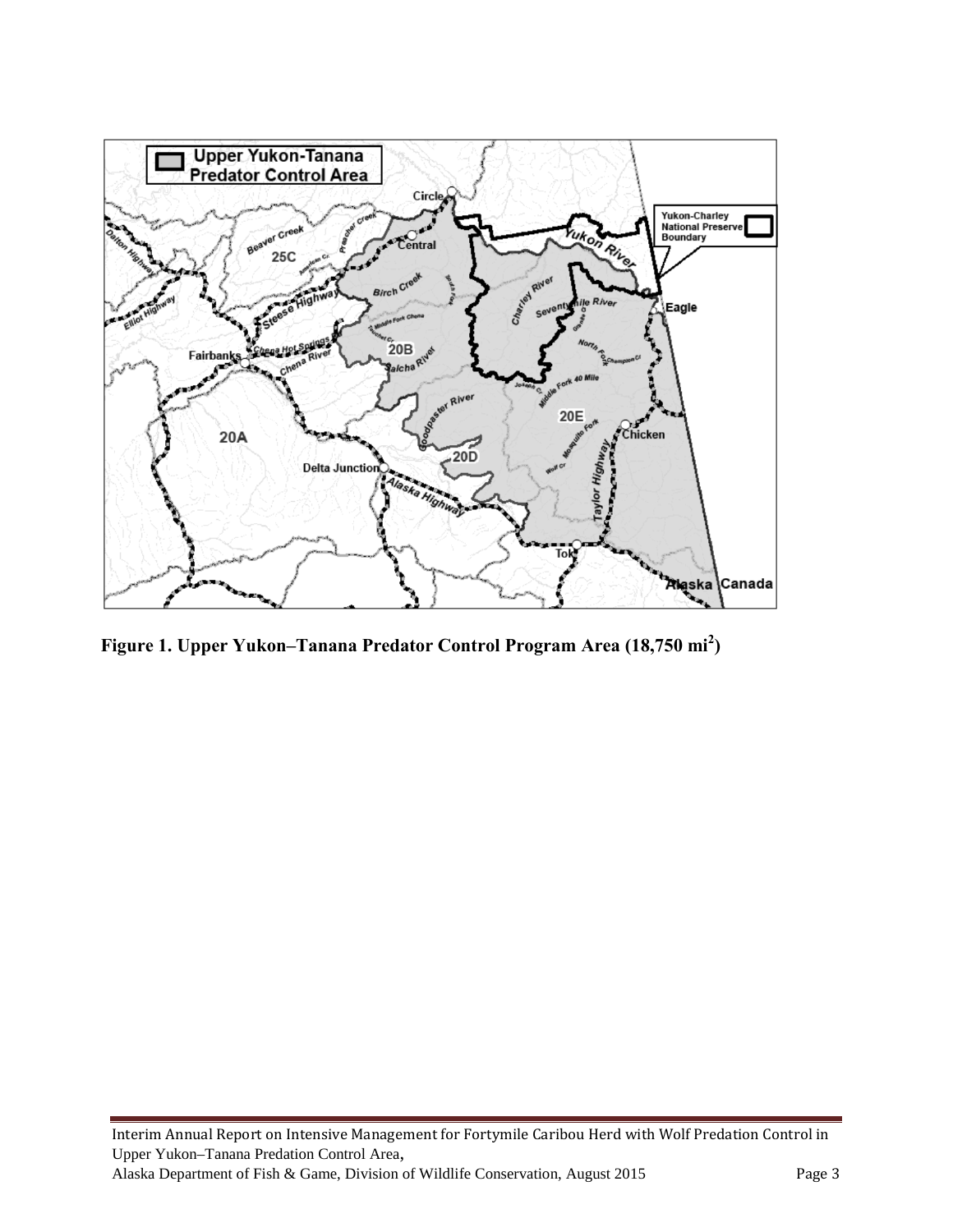**L) Size and geographic description of area for assessing ungulate abundance:** Caribou- $25,217 \text{ mi}^2$  FCH hunt area (Fig. 2).



**Figure 2. Fortymile Caribou Herd Hunt Area in Alaska (25,217 mi<sup>2</sup> ).**

- **M) Size and geographic description of area for ungulate harvest reporting:** Caribou–FCH hunt area,  $25,217 \text{ mi}^2$ .
- **N) Size and geographic description of area for assessing predator abundance:** Upper Yukon–Tanana Predation Control Area (UYTPCA), 18,750 mi<sup>2</sup>.
- **O)** Size and geographic description of predation control area: UYTPCA, 18,750 mi<sup>2</sup>.
- **P) Criteria for evaluating progress toward IM objectives:** Caribou abundance and harvest.
- **Q)** Criteria for success with this program: FCH population  $= 50,000-100,000$  and harvest  $=$ 1,000–15,000 caribou.
- **2) Prey data**

**Date(s) and method of most recent** fall/spring **abundance assessment for:** Caribou–June 2010 photocensus (Table 1).

Alaska Department of Fish & Game, Division of Wildlife Conservation, August 2015 Page 4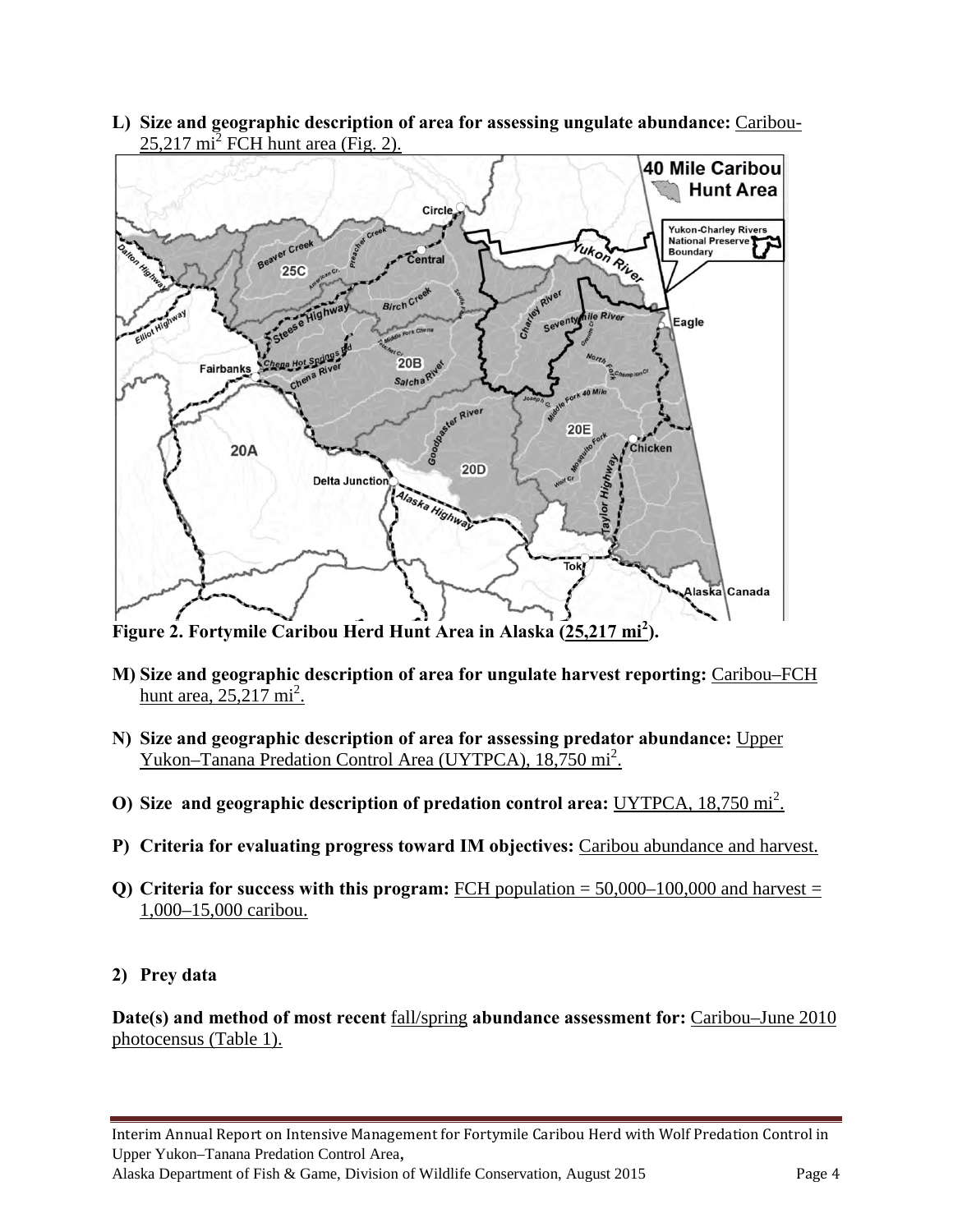**Compared to IM area, was a similar trend and magnitude of difference in abundance observed in nearby non-treatment area(s) since program inception:** Non-treatment area not established.

**Date(s) of most recent age and sex composition survey for:** Caribou – October 2014 composition survey (Table 1).

**Compared to IM area, was a similar composition trend and magnitude of difference in composition observed in nearby non-treatment area(s) since program inception:** Nontreatment area not established.

**Table 1**. **Fortymile Caribou Herd (FCH) abundance, age and sex composition in FCH hunt area since the herd was added to the control program in year 3. Regulatory year is 1 July through 30 June (e.g., RY04 = 1 July 2004 through 30 June 2005).**

| <b>Regulatory</b> |      |                  | <b>Composition (number per 100 cows)</b> |              |                |  |  |
|-------------------|------|------------------|------------------------------------------|--------------|----------------|--|--|
| <b>Period</b>     | vear | Abundance        | <b>Calves</b>                            | <b>Bulls</b> | Total <i>n</i> |  |  |
| Year 1            | 2004 |                  |                                          |              |                |  |  |
| Year 2            | 2005 |                  |                                          |              |                |  |  |
| Year 3            | 2006 | $43,837^{\rm a}$ | 34                                       | 43           | 4,995          |  |  |
| Year 4            | 2007 | $44,673^{\circ}$ | 37                                       | 36           | 5,228          |  |  |
| Year 5            | 2008 | $46,510^{b}$     | 33                                       | 37           | 4,119          |  |  |
| Year 6            | 2009 | $51,675^b$       | 34                                       | 59           | 4,503          |  |  |
| Year 7            | 2010 |                  | 32                                       | 43           | 7,169          |  |  |
| Year 8            | 2011 |                  | 25                                       | 42           | 3,949          |  |  |
| Year 9            | 2012 |                  | 22                                       | 40           | 4,832          |  |  |
| Year 10           | 2013 |                  | 28                                       | 38           | 3,921          |  |  |
| Year 11           | 2014 |                  | 25                                       | 34           | 4,794          |  |  |

 $\sqrt{a}$  Modeled population estimate.

<sup>b</sup> Minimum population estimate from photocensus.

**Describe trend in abundance or composition:**  $2-4%$  annual rate of increase during RY06– RY09, based on modeling and photo census results.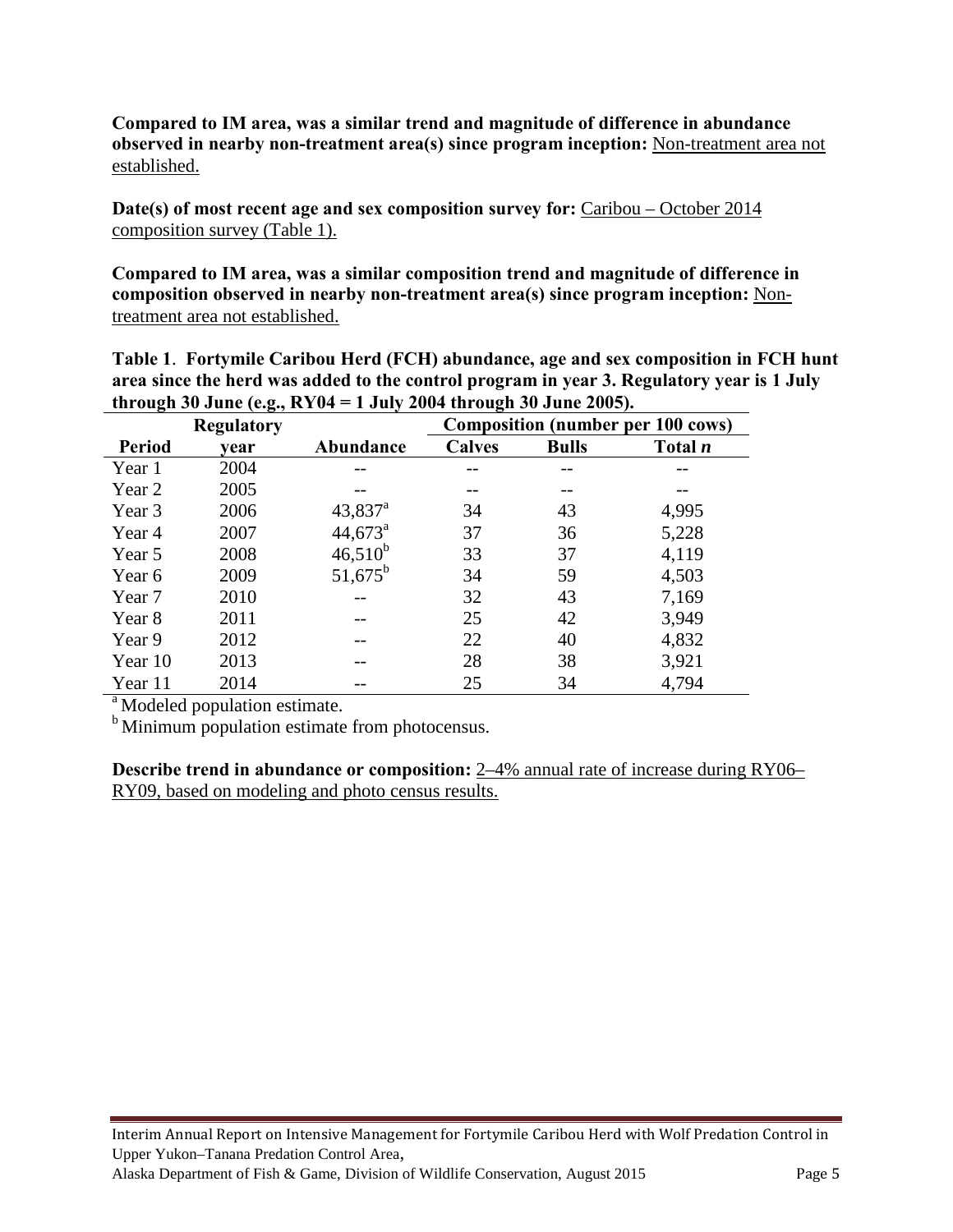|         |            | Reported on registration |        |                |              |                 |          |                  |          |       |
|---------|------------|--------------------------|--------|----------------|--------------|-----------------|----------|------------------|----------|-------|
|         |            |                          | permit |                |              |                 |          | <b>Estimated</b> |          |       |
|         | Regulatory |                          |        |                |              | harvest         | $Un-$    |                  | Yukon    |       |
| Period  | vear       | M                        | F      | Unk            | <b>Total</b> | report          | reported | <b>Illegal</b>   | harvest  | Total |
| Year 1  | 2004       | 592                      | 243    | 11             | 846          | 12              |          | 5                | $\theta$ | 868   |
| Year 2  | 2005       | 557                      | 182    | 2              | 741          | 4               |          | 5                | 0        | 755   |
| Year 3  | 2006       | 601                      | 247    | 4              | 852          | 12              |          | 5                | 0        | 874   |
| Year 4  | 2007       | 746                      | 262    | $\overline{4}$ | 1,012        | 20              |          | 5                | 0        | 1,042 |
| Year 5  | 2008       | 681                      | 217    | $\Omega$       | 898          | 9               |          | 5                | $\theta$ | 917   |
| Year 6  | 2009       | 881                      | 192    | 10             | 1,083        | 11              |          | 5                | 0        | 1,104 |
| Year 7  | 2010       | 630                      | 89     | 6              | 725          | 4               |          | 5                | 15       | 764   |
| Year 8  | 2011       | 935                      | 125    | 6              | 1,066        | 18              |          | 5                | 15       | 1,119 |
| Year 9  | 2012       | 1.081                    | 190    | 26             | 1.297        | 9               |          | 5                | 15       | 1,341 |
| Year 10 | 2013       | 1,152                    | 14     | 20             | 1,186        | $65^{\circ}$    |          | 5                | 60       | 1,321 |
| Year 11 | 2014       | 684                      | 278    | 12             | 974          | 30 <sup>b</sup> |          | 5                | 15       | 1,039 |

**Table 2**. **Fortymile Caribou Herd (FCH) harvest in FCH hunt area since the herd was added to the control program in year 3 to year 11. A regulatory year is 1 July through 30 June (e.g., RY04 = 1 July 2004 through 30 June 2005).** 

 $\frac{1}{2}$  Includes 65 harvested in Unit 25B.

<sup>b</sup>Includes 20 DC851 reports from Fortymile Herd caribou harvested in this Youth Permit Hunt in early August.

#### **Describe trend in harvest:** Harvest controlled by fixed annual harvest quota. Annual quota was 850 during RY06–RY09, 795 in RY10, and 1,000 during RY11–RY14.

#### **Describe any other harvest related trend if appropriate:** None.

## **3) Predator data**

**Date(s) and method of most recent spring abundance assessment for wolves:** May 2015 modeled estimate.

**Date(s) and method of most recent fall abundance assessment for wolves:** October 2014 – ADF&G Pred–Prey model which uses the relationship between spring wolf, moose and caribou population sizes to predict a likely growth rate for the wolf population from spring to fall. Mathematical equations which define model functions were taken from published predator–prey studies.

## **Other research or evidence of trend or abundance status in wolves:** None.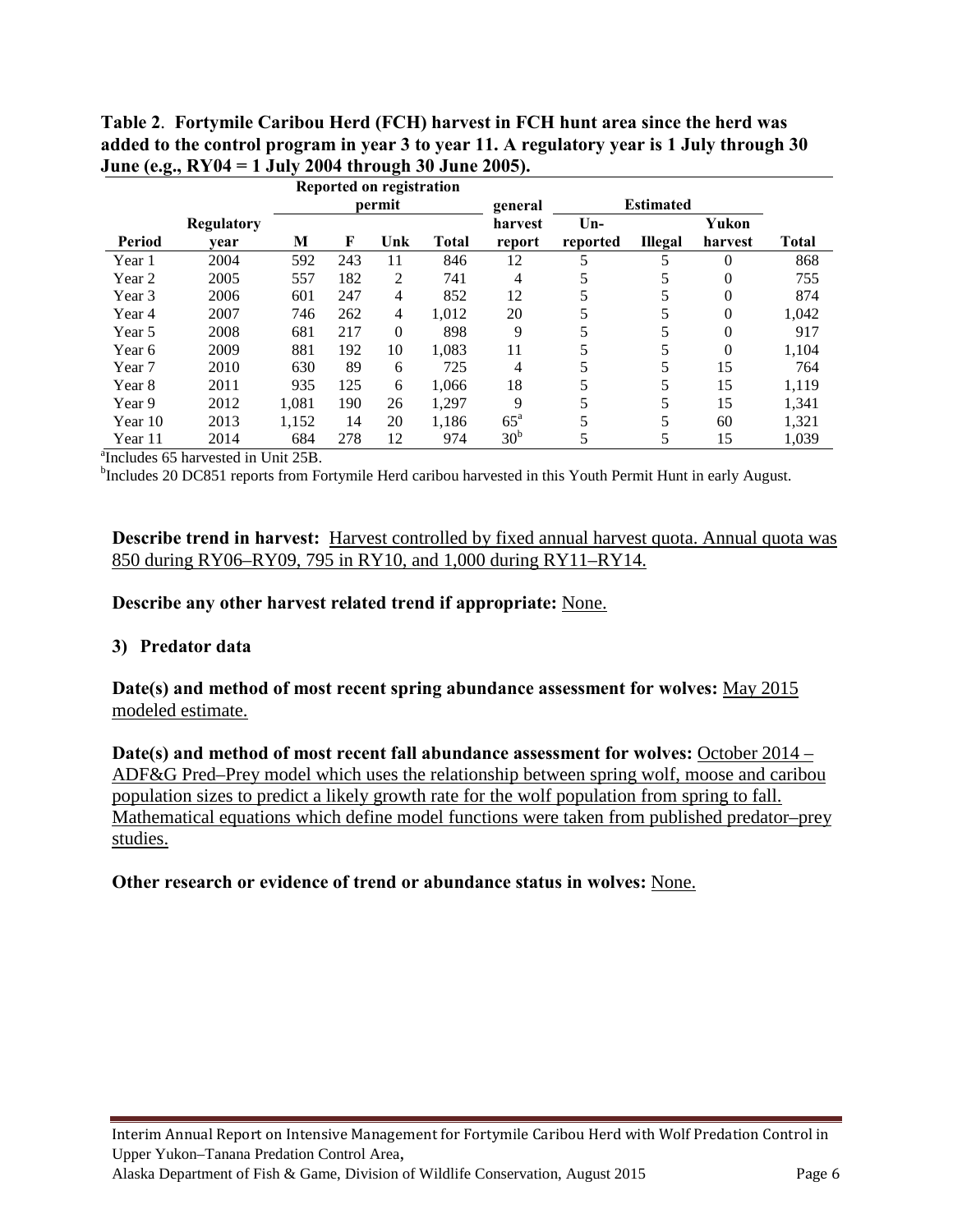**Table 3. Wolf abundance and removal in the Upper Yukon-Tanana Predation Control Area since program implementation in year 1 to year 11. Removal objective is 60–80% of pre-control fall abundance in year 1 of wolf predation control program, so estimated or confirmed number remaining by 1 May each regulatory year in the PCA must be at least 88. Regulatory year is 1 July through 30 June (e.g., RY04 = 1 July 2004 through 30 June 2005).** 

|                   |                   | Fall                  | <b>Harvest</b><br>removal |                | Dept.          | Public  |              | <b>Spring</b> |
|-------------------|-------------------|-----------------------|---------------------------|----------------|----------------|---------|--------------|---------------|
| <b>Period</b>     | <b>Regulatory</b> | abundance             |                           | Hunt           | control        | control | <b>Total</b> | abundance     |
|                   | vear              | (range)<br>$380^{bc}$ | Trap                      |                | removal        | removal | removal      | $(range)^{a}$ |
| Year 1            | 2004              |                       | 52                        | 23             | N/A            | 60      | 135          | 245           |
|                   |                   | $(350 - 410)$         |                           |                |                |         |              | $(215 - 275)$ |
| Year 2            | 2005              | $335^{\circ}$         | 58                        | 10             | N/A            | 17      | 85           | 250           |
|                   |                   | $(300 - 370)$         |                           |                |                |         |              | $(215 - 285)$ |
| Year <sub>3</sub> | 2006              | $362^{\circ}$         | 73                        | $\overline{7}$ | N/A            | 23      | 103          | 259           |
|                   |                   | $(300 - 425)$         |                           |                |                |         |              | $(197 - 322)$ |
| Year 4            | 2007              | $382^{\circ}$         | 57                        | 14             | N/A            | 27      | 98           | 284           |
|                   |                   | $(366 - 398)$         |                           |                |                |         |              | $(268 - 300)$ |
| Year 5            | 2008              | $372^{\mathrm{d}}$    | 82                        | 11             | 84             | 49      | 226          | 146           |
| Year 6            | 2009              | $235^{\circ}$         | 31                        | $\overline{4}$ | 15             | 10      | 60           | 175           |
| Year 7            | 2010              | $274^\circ$           | 26                        | 11             | $\overline{0}$ | 25      | 62           | 212           |
|                   |                   | $(262 - 285)$         |                           |                |                |         |              | $(200 - 223)$ |
| Year 8            | 2011              | $329^{\circ}$         | 62                        | 17             | 56             | 8       | 145          | 184           |
|                   |                   | $(315 - 342)$         |                           |                |                |         |              | $(170 - 197)$ |
| Year 9            | 2012              | $386^{\circ}$         | 41                        | 12             | 40             | 78      | 171          | 215           |
|                   |                   | $(368 - 403)$         |                           |                |                |         |              | $(197 - 232)$ |
| Year 10           | 2013              | $356^{\circ}$         | 44                        | 10             | 31             | 31      | 116          | 240           |
|                   |                   | $(338 - 373)$         |                           |                |                |         |              | $(222 - 257)$ |
| Year 11           | 2014              | $374^\circ$           | 38                        | 10             | 33             | 24      | 105          | 269           |
|                   |                   | $(357 - 393)$         |                           |                |                |         |              | $(252 - 288)$ |

<sup>a</sup> Fall estimate minus all know wolf kills.

 $\degree$ Pre-control population estimate.<br> $\degree$ Fall modeled estimate.

<sup>d</sup> Revised fall modeled estimate using results from a March 2009 reconnaissance survey and RY08 removal data. The original fall modeled estimate was  $393-431$ .<br><sup>e</sup> Revised fall modeled estimate using results from a March 2010 reconnaissance survey and RY09 removal data.

The original fall modeled estimate was 262–299.

## **4) Habitat data and nutritional condition of prey species**

**Where active habitat enhancement is occurring or was recommended in the Operational Plan, describe progress toward objectives:** No enhancement recommended by the Operational Plan and no active habitat enhancement conducted.

Interim Annual Report on Intensive Management for Fortymile Caribou Herd with Wolf Predation Control in Upper Yukon–Tanana Predation Control Area,

Alaska Department of Fish & Game, Division of Wildlife Conservation, August 2015 Page 7